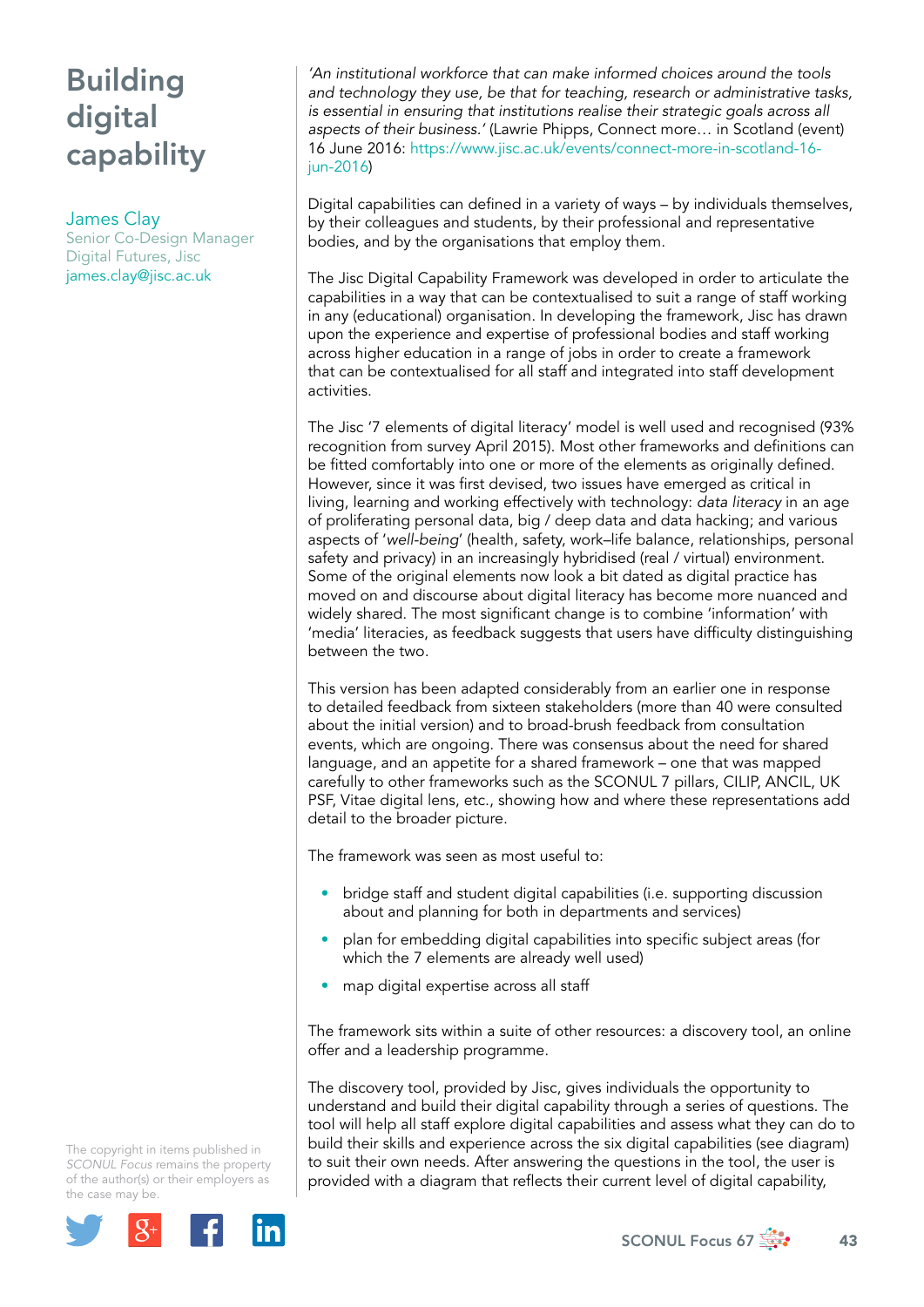### Building digital

capability

which they will be able to compare with others.



*Digital capabilities: the six elements*

A series of feedback statements across sub-elements of each digital capability is provided as part of the results. These statements focus on advice and guidance for staff to build their own digital capability, providing them with a dynamically generated suite of resources and activities that can be undertaken to help them build their capability. These guides and resources are drawn from a body of work from across Jisc, professional bodies, universities and colleges.

### Digital learning and self-development

#### Summary

. In the digital world, we are learning all the time as technologies and practices change. While this can feel overwhelming, an active and positive approach will help.

less information.

#### **Actions and Resources**

- . Watch other people use digital technology (ask them to help if necessary!) and ask them about what they are doing.
- . Turn information searches into learning opportunities with podcasts, TED talks, google scholar and open learning
- resources.
- Learn to use at least one completely new digital tool, application or service. What was the best way for you to learn?



Playlist: Digital learning and self-development

*Screenshot of one of the feedback statements* 

To ensure the relevance of the framework to staff, Jisc has worked with and is continuing to work with a range of professional bodies and associations to create digital capability profiles for various roles within educational institutions. These profiles can be used as discussion documents or serve as templates

The copyright in items published in *SCONUL Focus* remains the property of the author(s) or their employers as the case may be.

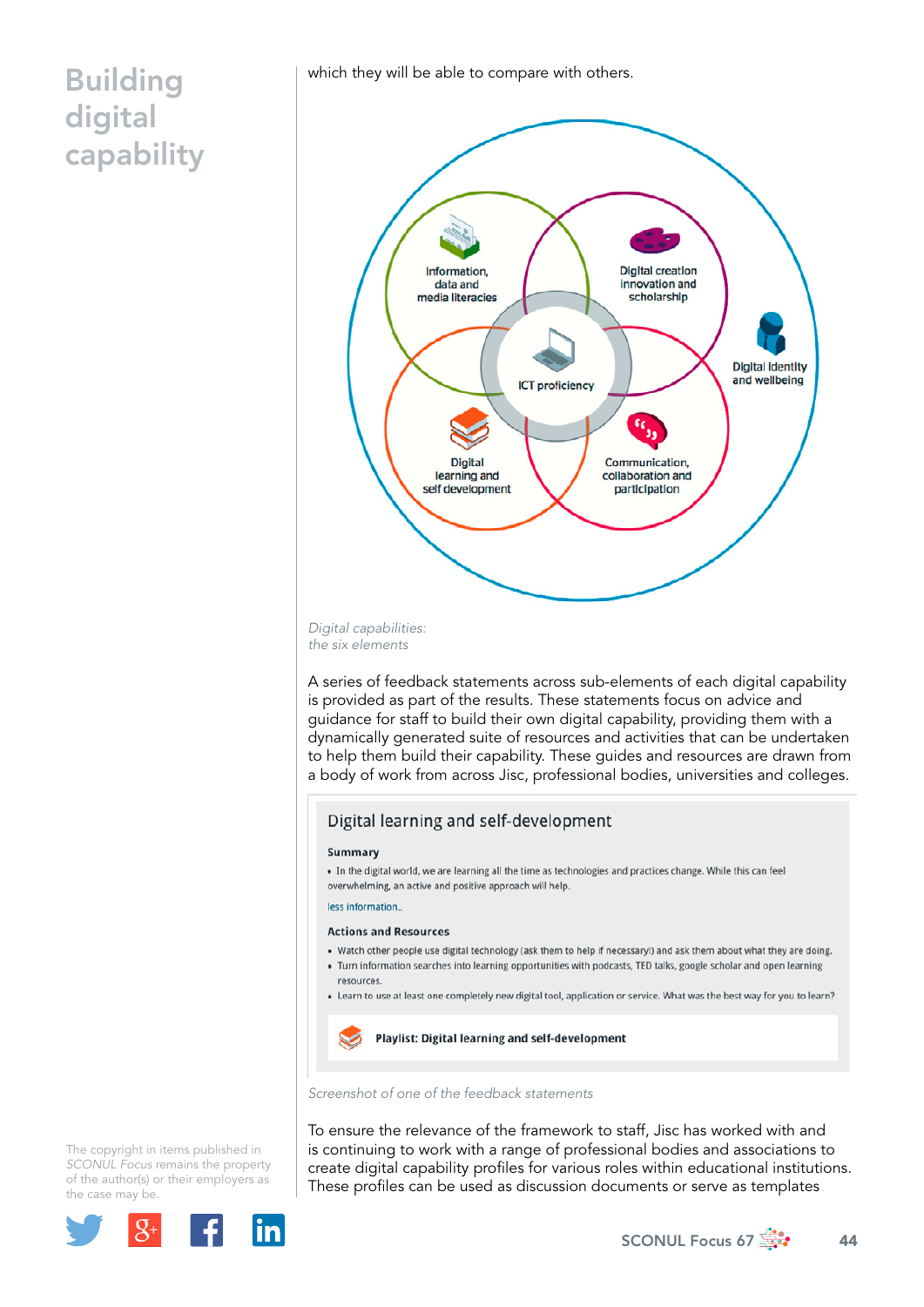## Building digital capability

that can be contextualised, depending on the member of staff or role, to help embed the need for digital capabilities into the professional roles within each organisation. Sample profiles for staff in a variety of roles, including academic, support and leadership and can be accessed from the Jisc repository:

### Sample teacher profile [http://repository.jisc.ac.uk/6240/1/Digital\\_capabilities\\_teacher\\_profile.pdf](http://repository.jisc.ac.uk/6240/1/Digital_capabilities_teacher_profile.pdf)

Example Researcher Profile [http://repository.jisc.ac.uk/6238/1/Digital\\_capabilities\\_researcher\\_profile.pdf](http://repository.jisc.ac.uk/6238/1/Digital_capabilities_researcher_profile.pdf)

The discovery tool will generate a set of data which Jisc will collect, anonymise and aggregate by institution. This data will then be used to provide the nominated contact in a member organisation with an institutional view of the digital capabilities of their staff, along with appropriate advice and guidance on how the institution can support and build capability from an institutional perspective.

One method Jisc is using to support the development of the proposed service is to create user stories that reflect the actual way in which the service may be used by staff who will engage with it to build their own or their organisation's digital capability.

#### User stories: a hypothetical example

Fionnuala is the Library Director at Weatherfield City University. She felt frustrated that the university was not making more strategic use of digital technology and that many academic staff lacked essential digital information literacy skills. She struggles to provide the appropriate training and staff development effectively. Following a meeting with her Jisc Account Manager along with the Technology Enhanced Learning (TEL) Manager, Organisational Development Lead and the IT Director, she decides to roll out the Digital Capability Discovery Tool across the university. Using the dashboard, she is able to drill down to see the levels of digital capability demonstrated by staff across different areas of the university. She notes that some areas have high levels of capability in digital information literacy, whilst others have very low levels. Her team creates a targeted training plan with different kinds and levels of training for identified areas of the university. Following the training, a review of information literacy is undertaken. This shows that usage and patterns of use have changed and increased. Fionnuala and the other managers are now using the dashboard to identify other aspects of digital capability to build on across the university.

Leadership with good understanding of digital practices is needed in order to embed them and make best use of what they have to offer. Alongside the discovery tool, Jisc have developed and continue to deliver a face-to-face course for staff in leadership positions [\(https://www.jisc.ac.uk/advice/training/](https://www.jisc.ac.uk/advice/training/digital-leaders-programme) [digital-leaders-programme\)](https://www.jisc.ac.uk/advice/training/digital-leaders-programme). The course is supported with online materials, but the core component will be run regularly as a residential course at a variety of locations. The role of leaders in enabling the benefits of digital capability to be realised is essential, as Sarah Davies, Head of Higher Education and Student Experience at Jisc highlights: 'Development and support for digital leaders emerged as a strong need from our stakeholders right from our initial consultation on the Building Digital Capability challenge. We know that educational organisations need digitally capable leadership and a strategic approach to digital capacity across a wide range of leadership roles, not just in those with a traditional technology focus.'

The copyright in items published in *SCONUL Focus* remains the property of the author(s) or their employers as the case may be.



In the context of advances in the digital world, leaders in all parts of an organisation need to think about more than just technology, infrastructure